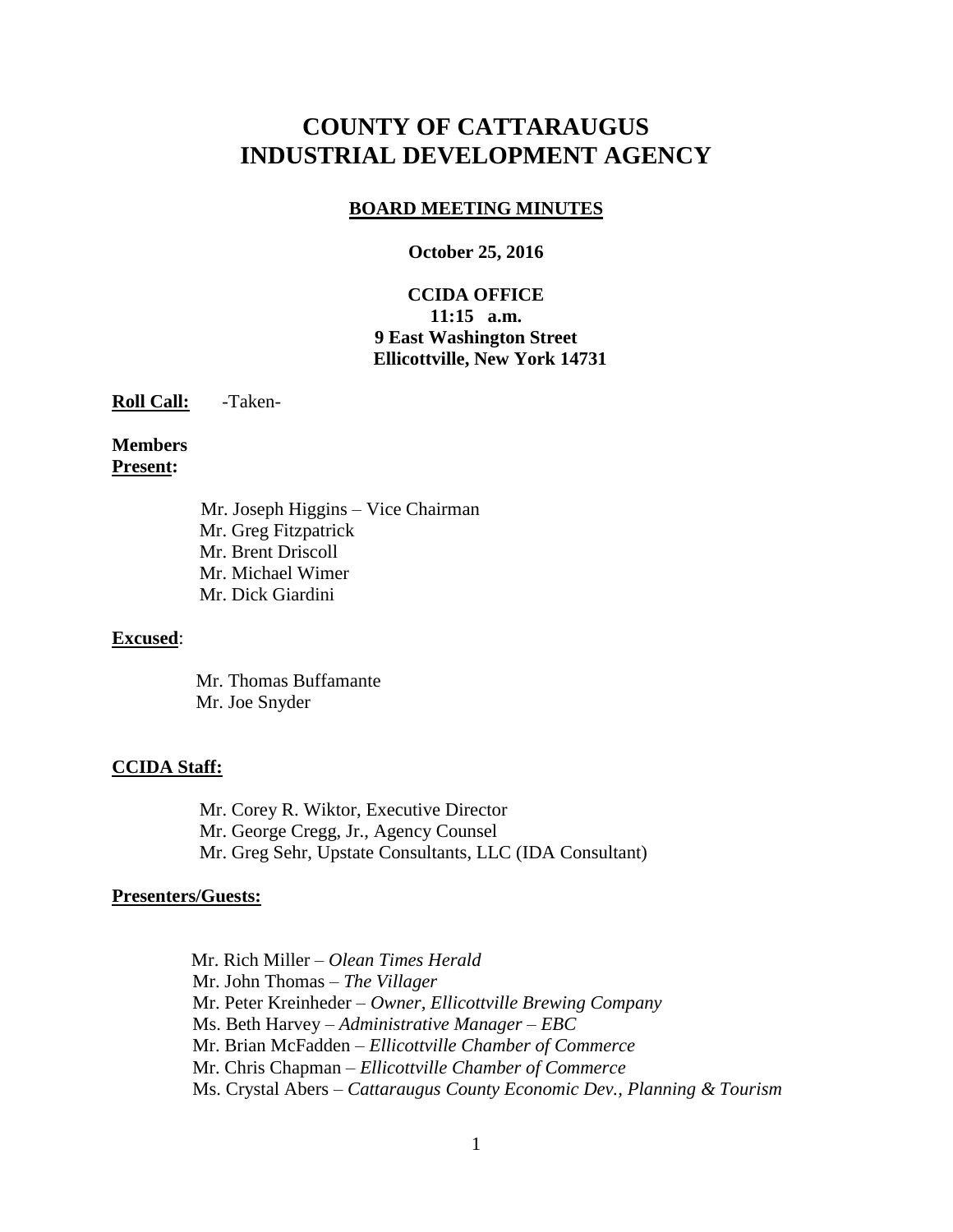Vice- Chairman Joseph Higgins called the meeting to order at 11:15 a.m.

A roll call vote of the Board of Directors of the CCIDA was taken everyone was present with the exception of Mr. Thomas Buffamante and Mr. Joe Snyder whom were excused.

Mr. Wiktor next introduced Mr. Peter Kreinheder from Ellicottville Brewing Company. Also on hand we have Mr. Brian McFadden, Executive Director of the Ellicottville Chamber of Commerce who is a great proponent of tourism and everything Ellicottville and Mr. Chris Chapman who works for the Ellicottville Chamber of Commerce, and Beth Harvey who is the Administrative Manager of Ellicottville Brewing Company.

## **APPROVAL OF MINUTES**:

A Motion was made by Brent Driscoll, with a second by Mike Wimer to accept the September 20, 2016 CCIDA Board Meeting Minutes as presented to the CCIDA Board. **Motion Carried**

## **\*NEW APPLICATION/PROJECT:**

**-Kreinheder Properties, LLC/S&W Companies, LLC:** Kreinheder Properties, LLC and S&W Companies, LLC has asked the County of Cattaraugus Industrial Development Agency (CCIDA) to consider inducing their proposed Manufacturing/Tourism project this is proposed to take place in the Village of Little Valley, New York.

The Companies are proposing to renovate and overall the former *"King Window/Salamanca Beverage" building*. The existing facility on Second Street in the village of Little Valley is roughly 75,000 sq. foot, which will need a complete renovation and update. The project will include new siding, new roof, new parking lot, landscaping/lighting, new electrical service, plumbing, indoor fixtures, tables, racks, etc.; and all equipment to constitute a beer manufacturing facility. This project will house major manufacturing of Ellicottville Brewing Company's beer. There will also be a tasting room, emphasis on tours, possible outdoor concert events and in 2018, a beer museum is planned to be incorporated into the proposed project, to highlight the history of craft beer and craft beer making in the region and state.

Ellicottville Brewing Company operates very successful Breweries/Restaurants in the Village of Ellicottville, Fredonia and newly opened (2016) in Bemus Point on Lake Chautauqua. Through their vision and commitment to Cattaraugus County and the Southern Tier, they are looking to add Little Valley to their current/existing operations.

This project will create roughly **25/30 new jobs**! This project will allow the Company to grow and expand, which may lead to additional net new employment levels in the years to come. Local labor and suppliers will be used with the construction of this project as well.

Mr. Wiktor noted that when the brewery embarked on their 2012 expansion in Ellicottville, their overall employment was around 40/45 people, currently, they employ over 160 people, at their three (3) locations! The current average salary per employee is around \$55,000, including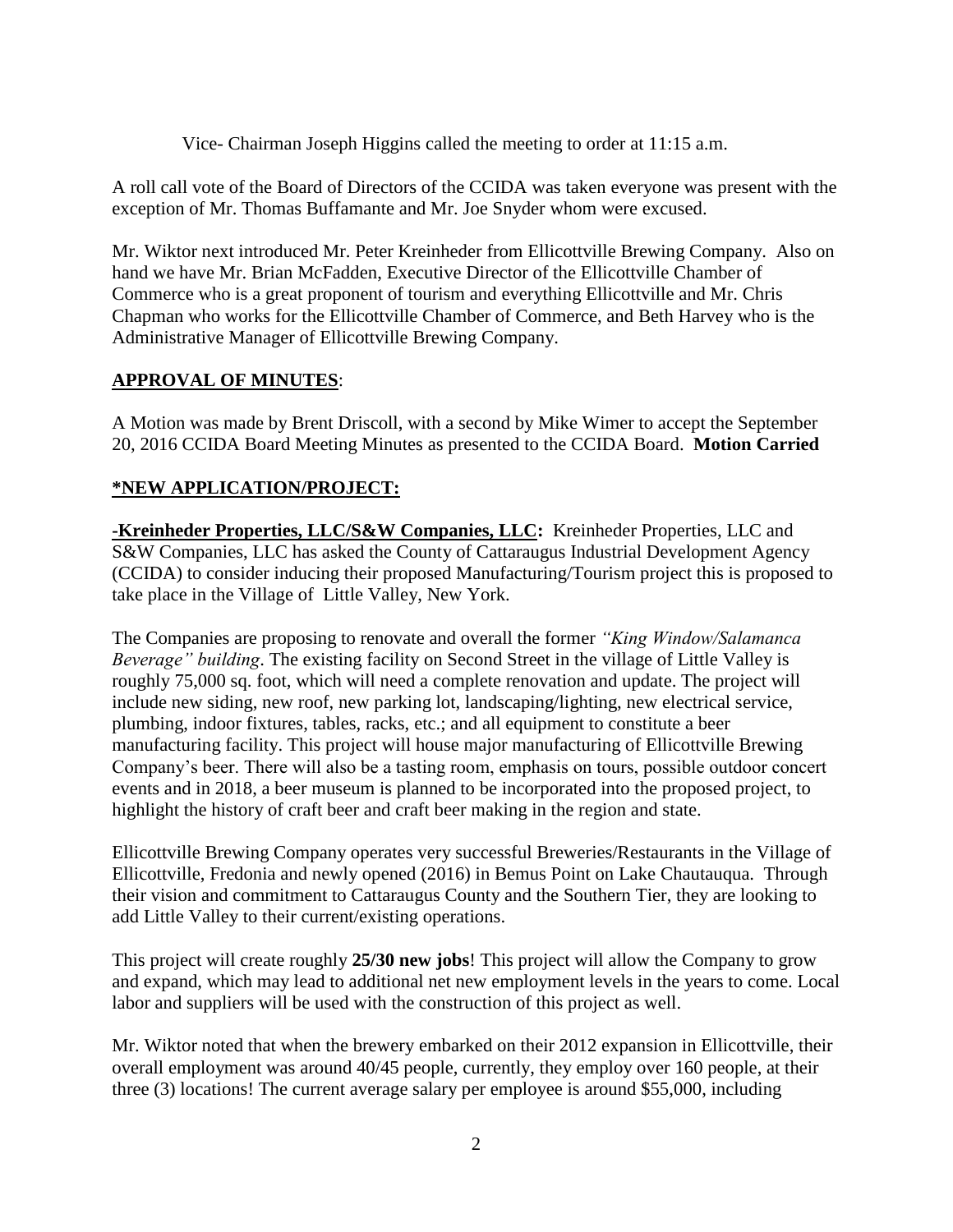benefits. This is a very significant investment which will only add to the local employment base.

This building needs a great deal of work and upgrades, which are to be started in later 2016. **Total project cost/investment of: \$5,500,000(+,-).**

Mr. Peter Kreinheder discussed his proposed project in Little Valley, NY in the old King Window/Salamanca Beverage Company warehouse space. Ellicottville Brewing Company has had an contract brewing agreement with Southern Tier Brewing Company. Southern Tier Brewing Company was contracted to do the EBC bottling and EBC would be filling kegs from their Ellicottville facility. Within the last few years more of the bottling duties have been taken to Ellicottville which has caused a major issue with warehouse space/storage of product. So many products are being moved around several times that is it not being cost effective. Packaging being done in Ellicottville only one half of a fermenter is able to be done at a time because not enough floor space is available.

Mr. Kreinheder mentioned that the competitive advantage is that they didn't have to invest \$3-5 million dollars on a building. This 75,000 sq. foot building was available and at a decent price so the money saved can be invested in equipment and other needs. The Ellicottville facility will be mainly used for logger beers and also sour patch beer which has become the new craze in craft beer. Mr. Kreinheder said that he has been working with Crystal Abers in the County's Economic Development, Planning and Tourism department to see want grants and funding is available for their business.

Mr. Kreinheder has also been working with John Sayegh for the JCC Olean Campus in regards to setting up continuing education programs for laboratory work and welding work that will need to be done on the new facility. The water has been tested and everything came back clean and the municipal electric in Little Valley will be a great advantage for this particular project. Mr. Kreinheder stated that his brew house is at 20,000 in three (3) years time and they are looking to expand by 3,000 to 5,000 for export. The facility in Little Valley, NY has some utility benefits for example the water access and the inexpensive electric which could potentially shave \$100,000 a year off in the utility expense.

Peter Kreinheder next discussed the museum is also being planned to be incorporated into the proposed project, to highlight the history or sciences of craft beer and craft beer making in the region and state. Other interests that are planned to be included in this project are a tasting room, emphasis on tours and a possible outdoor concert events center in 2018.

Mr. Brian McFadden spoke in regards to the need for this type of project in our Community to bring in additional tourists to the Cattaraugus County Area. This project will be good for Ellicottville and Little Valley. Development should take hold in Little Valley and visitors will possibly look at Little Valley for a place of a second home. As Mr. McFadden stated that Ellicottville is very expensive to build in and Little Valley could be a more affordable alternative. Mr. Wiktor said that New York State is taking a more aggressive approach on craft beers in regards to their part in the farming industry, manufacturing industry and tourism areas.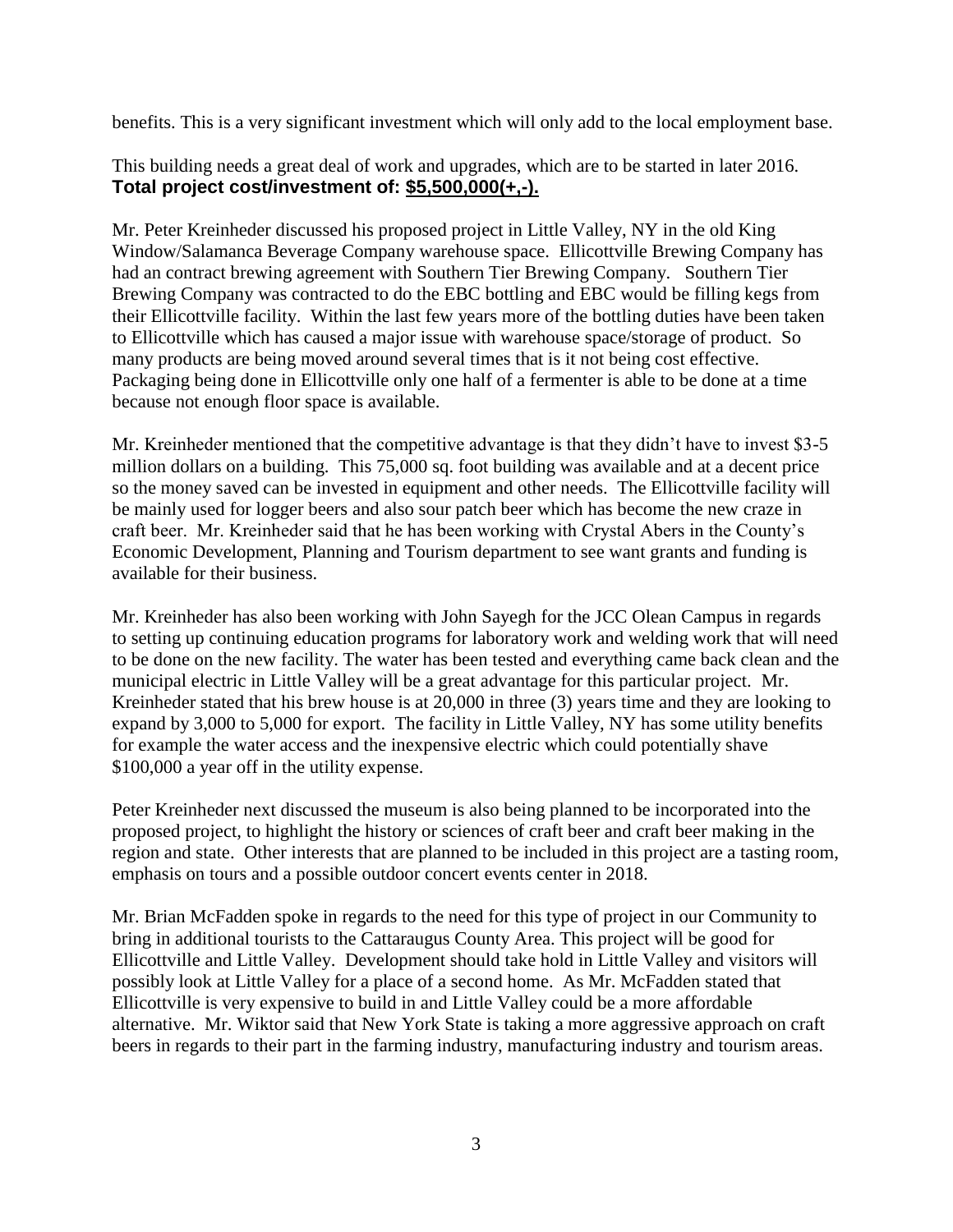This project is asking for New York State sales tax abatement on furniture and fixtures, mortgage recording tax abatement and a PILOT Agreement to assist this project.

## **RESOLUTIONS:**

**A Motion** was made by Brent Driscoll, seconded by Mike Wimer, **RESOLUTION AUTHORIZING THE EXECUTIVE DIRECTOR OF COUNTY OF CATTARAUGUS INDUSTRIAL DEVELOPMENT AGENCY TO HOLD A PUBLIC HEARING REGARDING A PROPOSED PROJECT TO BE UNDERTAKEN FOR THE BENEFIT OF KREINHEDER PROPERTIES, LLC AND S & W COMPANY, LLC.** A Roll Call vote was taken with, Mr. Driscoll, Mr. Fitzpatrick, Mr. Giardini, Mr. Wimer and Mr. Higgins voting yes. Mr. Buffamante and Mr. Snyder were excused. **Motion- Carried**.

**A Motion** was made by Brent Driscoll, seconded by Greg Fitzpatrick, **RESOLUTION DIRECTING THE EXECUTIVE DIRECTOR OF COUNTY OF CATTARAUGUS INDUSTRIAL DEVELOMENT AGENCY TO TAKE CERTAIN ACTIONS UNDER ARTICLE 8 OF THE ENVIRONMENTAL CONSERVATION LAW IN CONNECTION WITH A PROPOSED PROJECT TO BE UNDERTAKEN FOR THE BENEFIT OF KREINHEDER PROPERTIES, LLC AND S & W COMPANY, LLC.** A Roll Call vote was taken with, Mr. Fitzpatrick, Mr. Driscoll, Mr. Giardini, Mr. Wimer and Mr. Higgins voting yes. Mr. Buffamante and Mr. Snyder were excused. **Motion- Carried**.

## **\*Resolution from prior Application/Project that are in process\***

**-HoliMont Inc**: A Public Hearing was held at 9:00 a.m. on October 11, 2016 at the CCIDA Office. For the record no one attend the Public Hearing and no comments were received prior or after the official Public Hearing date, relating to the proposed project. A copy of the Public Hearing minutes was provided in your Board packets for your review prior to making a final decision.

## **RESOLUTIONS**:

**A Motion** was made by Brent Driscoll, seconded by Vergilio Giardini, **RESOLUTION DETERMINING THAT ACTION TO UNDERTAKE A PROJECT FOR THE BENEFIT OF HOLIMONT, INC. WILL NOT HAVE A SIGNIFICANT EFECT ON THE ENVIRONMENT.** A Roll Call vote was taken with, Mr. Fitzpatrick, Mr. Driscoll, Mr. Giardini, Mr. Wimer and Mr. Higgins voting yes. Mr. Buffamante and Mr. Snyder were excused. **Motion- Carried.**

**A Motion** was made by Brent Driscoll, seconded by Gregory Fitzpatrick, **RESOLUTION AUTHORIZING EXECUTION OF DOCUMENTS IN CONNECTION WITH A LEASE/LEASEBACK TRANSACTION FOR A PROJECT FOR HOLIMONT, INC. (THE "COMPANY")** A Roll Call vote was taken with, Mr. Fitzpatrick, Mr. Driscoll, Mr. Giardini, Mr. Wimer and Mr. Higgins voting yes. Mr. Buffamante and Mr. Snyder were excused. **Motion- Carried**.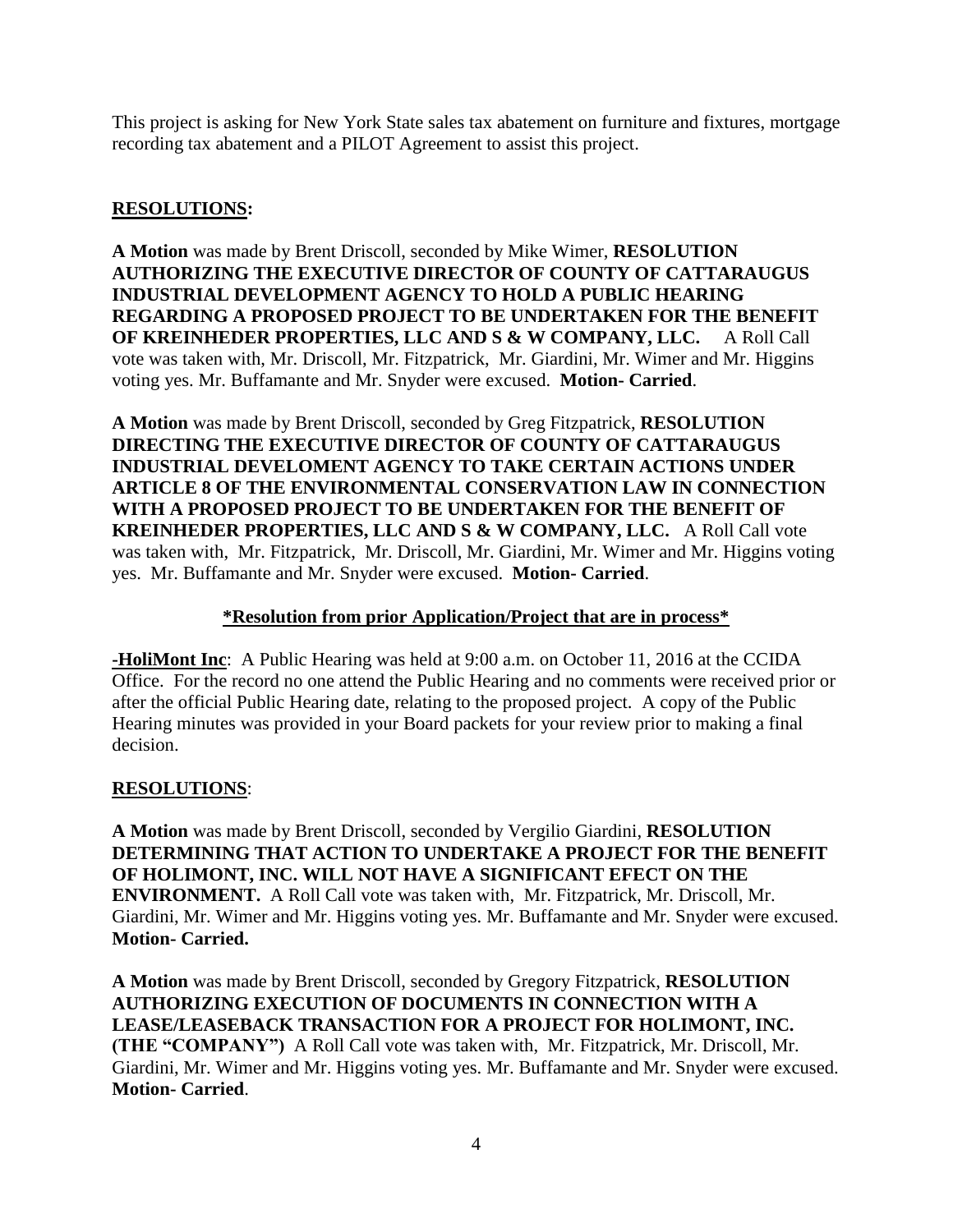**3032 Penn, LLC**.**:** A Public Hearing was held at 11:00 a.m. on October 11, 2016, at the Village of Franklinville Hall. For the record, there were two (2) people in attendance at this public hearing (Village Mayor Breton and resident Ms. Hahn). A copy of the Public Hearing minutes was provided in your Board Packets for your review prior to making a final decision.

**A Motion** was made by Brent Driscoll, seconded by Vergilio Giardini, **RESOLUTION DETERMINING THAT ACTION TO UNDERTAKE A PROJECT FOR THE BENEFIT OF 3032 PENN LLC WILL NOT HAVE A SIGNIFICANT EFFECT ON THE ENVIRONMENT.** A Roll Call vote was taken with, Mr. Fitzpatrick, , Mr. Driscoll, Mr. Wimer, Mr. Giardini, and Mr. Higgins voting yes. Mr. Buffamante and Mr. Snyder were excused. **Motion- Carried**.

**A Motion** was made by Brent Driscoll, seconded by Michael Wimer, **RESOLUTION AUTHORIZING EXECUTION OF DOCUMENTS IN CONNECTION WITH A LEASE/LEASEBACK TRANSCATION FOR A PROJECT FOR 3032 PENN LLC. (THE "COMPANY").** A Roll Call vote was taken with, Mr. Fitzpatrick, Mr. Giardini, Mr. Driscoll, Mr. Wimer and Mr. Higgins voting yes. Mr. Snyder and Mr. Buffamante were excused. **Motion- Carried**.

## **Past Project Review/Update**: **16 Martha Street LLC**

Mr. Wiktor discussed the former American Locker Building on Martha Street in the Village of Ellicottville. This project came to us for benefits available through the Adaptive Reuse Program by renovating a vacant building in the heart of the Village of Ellicottville. This project goes by the name of 16 Martha Street LLC and as you can see by the handout that the former American Locker Building has been transformed into Ellicottville Lofts with eight (8) rental units no ownership, currently available for the 2016-2017 Ski Season consisting of 1-2 and 3 bedroom units. Mr. Wiktor also stated that over the winter months Mr. Bacon is expecting to complete another ten (10) units which should be completed in 2017. The final investment will be approximately \$4 million dollars in land acquisition, clean-up, and renovation/reconstruction of the former American Locker building. Mr. Higgins asked if we still had any involvement in this particular project and Mr. Wiktor advised that we had issued sales tax abatement and also a PILOT Agreement to this Project. We also continue to monitor the number of employees, completion of the project and that the property taxes are being paid.

This was also a remedial brownfield site that has been completely cleaned of the lead contamination and New York State Certified. Mr. Wayne Bacon has invested roughly \$3 million dollars in this project. Currently Mr. Bacon's project has eighteen (18) local trades people working at the job site and plan to have the rentals available by November 2016. Mr. Bacon anticipates hiring one (1) local person to coordinate the bookings/cleaning etc. for the rental units.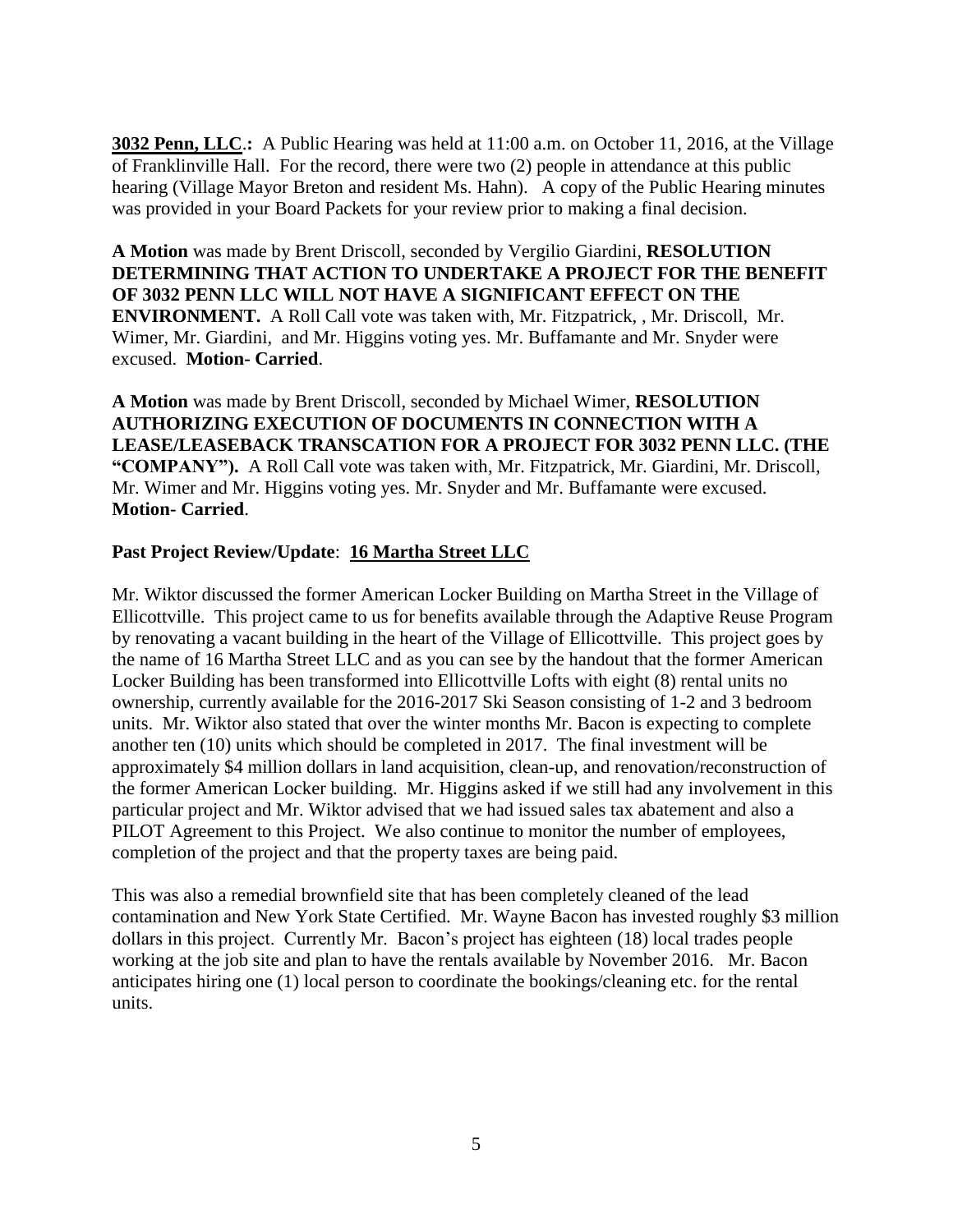#### **ELECTION OF OFFICERS: 2017 – COUNTY OF CATTARAUGUS INDUSTRIAL DEVELOPMENT AGENCY**

#### *Chairman:* **Mr. Thomas Buffamante**

*First Vice Chairman:* **Mr. Joseph Higgins** *Second Vice Chairman***: Mr. James Snyder** *First Assistant Secretary:* **Mr. Michael Wimer** *Treasurer:* **Mr. Brent Driscoll** *Director:* **Mr. Dick Giardini**

*Secretary:* **Mr. Gregory Fitzpatrick**

#### **Audit Committee Members of the CCIDA:**

| Chairman:      | <b>Mr. Gregory Fitzpatrick</b> |
|----------------|--------------------------------|
| <b>Member:</b> | <b>Mr. Thomas Buffamante</b>   |
| <b>Member:</b> | <b>Mr. Brent Driscoll</b>      |

#### **Governance Committee Members of the CCIDA:**

| <i>Chairperson:</i> | Mr. Joseph Higgins       |
|---------------------|--------------------------|
| <b>Member:</b>      | Mr. James Snyder         |
| <b>Member:</b>      | <b>Mr. Michael Wimer</b> |
| <b>Member:</b>      | Mr. Dick Giardini        |

#### **Finance Committee: Revenue Bond Issuances**

| <i>Chairperson</i> : | <b>Mr. Brent Driscoll</b>    |
|----------------------|------------------------------|
| <b>Member:</b>       | Mr. Greg Fitzpatrick         |
| <b>Member:</b>       | <b>Mr. Thomas Buffamante</b> |

**A Motion** was made by Mr. Giardini to accept the slate of officers for the County of Cattaraugus Industrial Development Agency as proposed, seconded by Mr. Driscoll. All Board Members were in favor. **Motion-Carried**

**A Motion** was made by Mr. Driscoll, seconded by Mr. Wimer to accept the **2017 CCIDA Meeting Schedule** as presented. **Motion-Carried**

#### **FINANCIAL REPORT:**

**A Motion** was made by Greg Fitzpatrick, seconded by Mike Wimer to approve the September 2016 Operating Statement as prepared. **Motion - Carried**

Mr. Wiktor stated that **\$1,500** of income was received in the month of September 2016. The income received by the Agency was the application fee for HoliMont Inc. Project.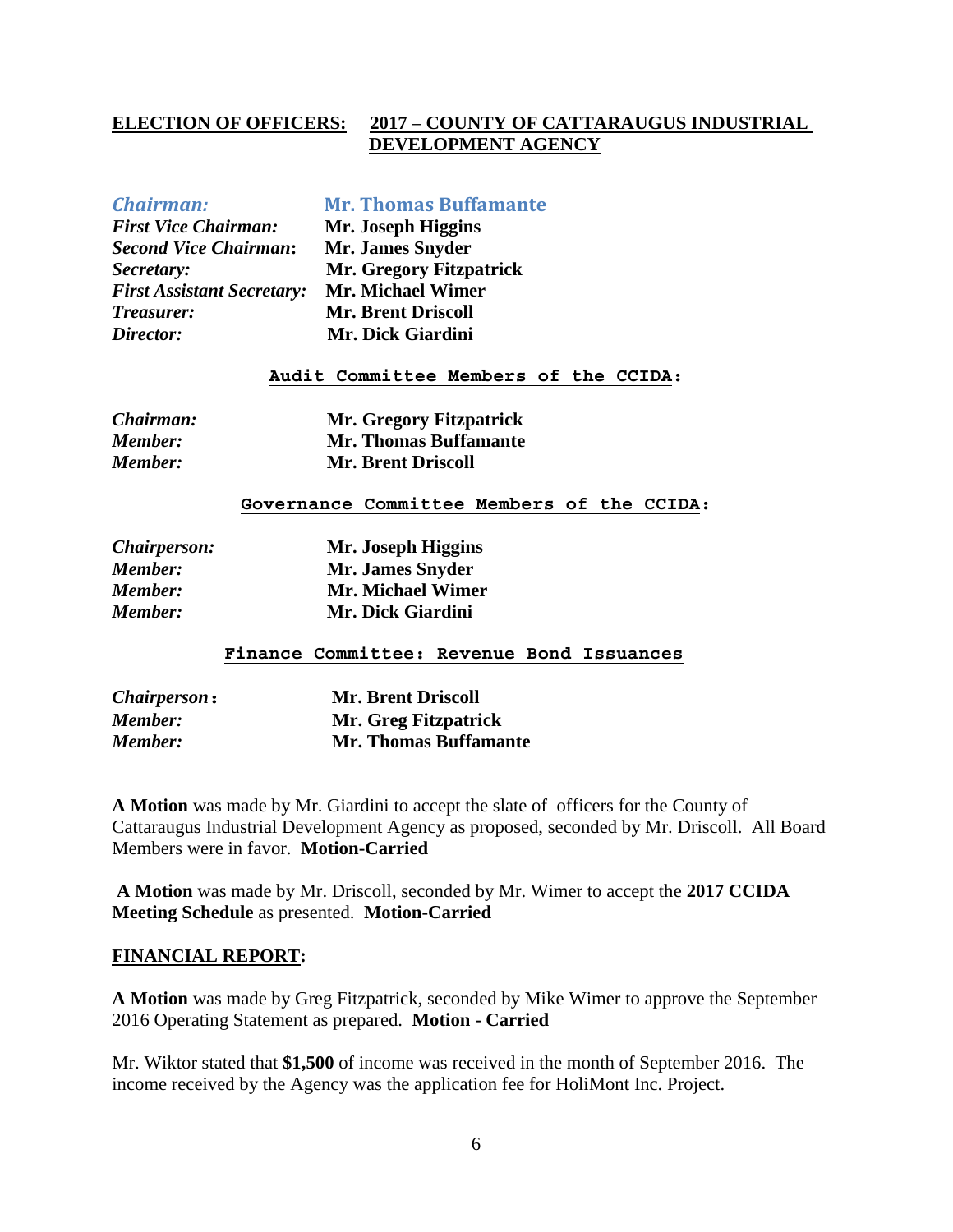We currently have five (5) projects in the closing phase and anticipate these projects to close within the fourth quarter of 2016 or the first quarter of 2017. We also do anticipate one or two new applications for the December CCIDA Board Meeting.

The income is down slightly, however we are hoping to get the deals that are in the closing process to the final closing stage. We as always try hard to keep the expenses to an absolute minimum.

Mr. Wiktor presented the 2017 Operating Budget to be submitted to the Cattaraugus County Legislature for their review and comments. This Proposed 2017 Budget must also be submitted to the Authority Budget Office- Paris Reporting by October 31, 2016.

**A Motion** was made by Mr. Driscoll, seconded by Mr. Wimer to accept the 2017 Proposed County of Cattaraugus Industrial Development Agency (CCCIDA) Budget as submitted. **Motion-Carried**

**A Motion** was made by Mr. Driscoll, seconded by Mr. Wimer to accept the 2017 Proposed Cattaraugus County Capital Resource Corporation (CCCRC) Budget (use the same Budget submitted in 2016) for the CCCRC. **Motion-Carried**

## **EXECUTIVE DIRECTORS REPORT:**

**South Dayton to Cherry Creek Rail Rehab:** Currently working on the 2016 PFRAP application to continue the progress on the Buffalo to Jamestown Corridor Project. A rail line Familiarization Trip is planned for October 24, 2016 in Gowanda to tour and meet in regards to the proposed rail initiatives. This meeting included three (3) Counties with roughly 45 people in attendance for the train ride leaving the station in Gowanda had dinner and returned. This was a very impressive event and a great opportunity for all regions and New York State Representatives to collaborate together and open the lines of communication. This event was coordinated by Mayor McKeever and Robert Dingman and they did an excellent job with the planning and the guest list. Some of the other events that Mr. Dingman holds is the Halloween Train ride and the Santa Express train ride, which last year had 1,200 riders. Mr. Dingman would like to expand his advertisement efforts and is looking at social media to do this.

**Invest Buffalo Niagara – (**October 18, 2016) Labor Force Report for Cattaraugus County. Updated report on area employment numbers, population, demographics, etc. This is a very informative report in regards to the labor numbers in Cattaraugus County.

**Unemployment Rates by County:** New York State Report provided for August 2016 for the Cattaraugus County. *The Cattaraugus County, NY Unemployment Rate is 5.20% for the month ending August 2016.*

**Young Entrepreneurs Academy:** The Young Entrepreneurs Academy (**YEA**) is an exciting after school program that transforms local middle and high school students into real entrepreneurial success stories. *\*Corey will give a brief overview and discuss possible next steps (presentation in December).*

**Olean Times Herald Article:** By: Rick Miller *"National Grid invests \$300,000 in Olean Gateway***".** National Grid has been added to the list of those helping to turn a long-dormant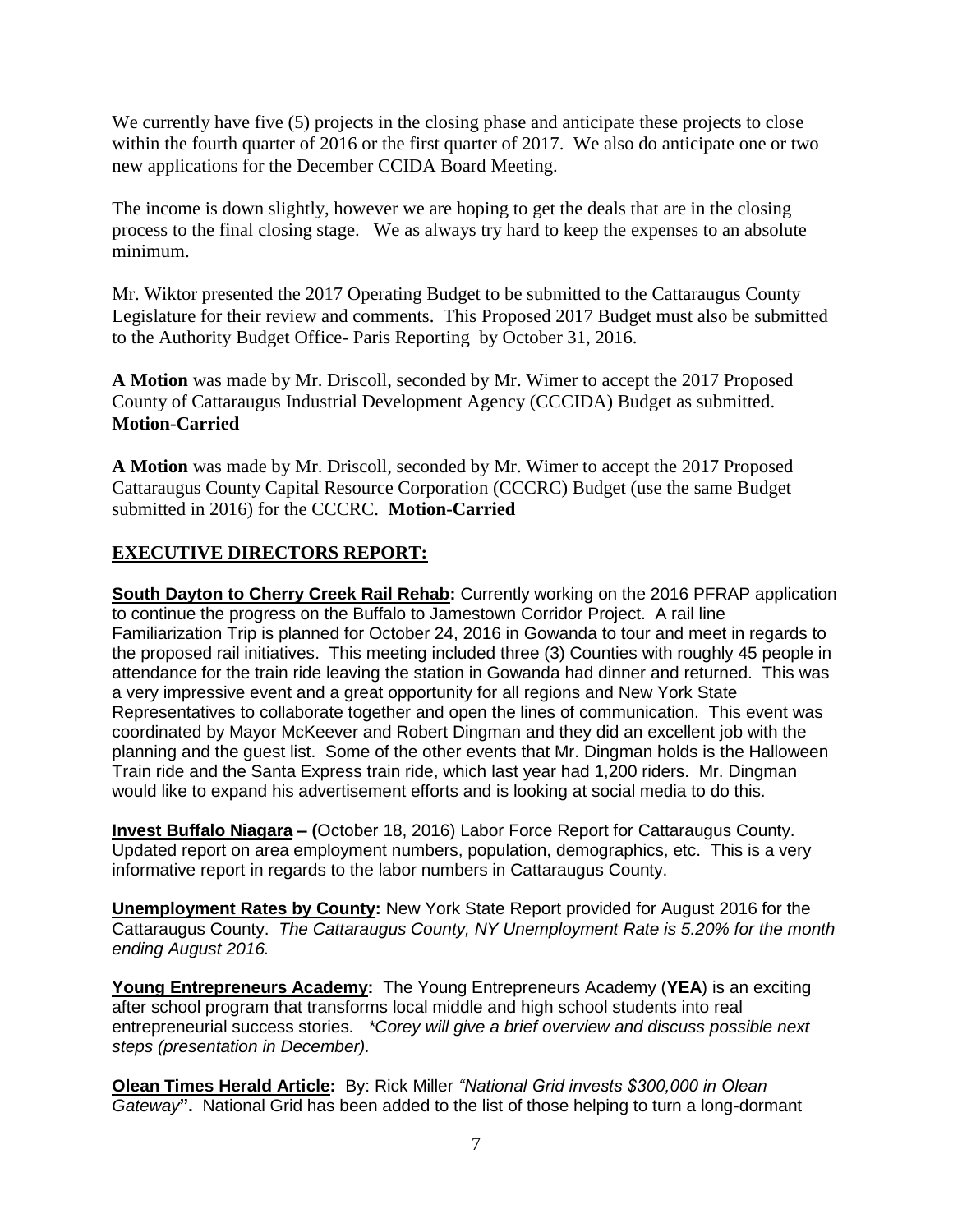brownfield off Buffalo Street into the \$17 million Olean Gateway LLC, project featuring a hotel, restaurant and commercial retail space. This is very good news to help complete the infrastructure at the site in front of Dresser Rand. This should allow the Hotel HK Olean Hotel to break ground in 2017.

**HoliMont, Inc.:** HoliMont Ski Area holding job fair for the 2016/2017 Ski Season on November 1<sup>st</sup> from 5:30 to 7:30 pm. Please see website for further details.

**Good Times of Olean:** Good Times of Olean has established *GTO Banquet Center.* We received an invitation to attend the opening on November  $1<sup>st</sup>$  from 6:00 p.m. to 8:00 p.m. This is great news, showing further growth and investment with a former IDA Project.

**Greater Olean Area Chamber of Commerce:** Annual Chamber of Commerce Dinner to be held on Thursday, November 3, 2016. *This year's Enterprising Business Award goes to Dave Carucci from Premo Limousine Service of Western New York.* Another recent IDA Project done in 2014. Great news, anyone needing a ticket, please let Sandy know. **Congratulations Mr. Carucci!**

**Buffalo Business First***:* (September 29, 2016) "*New student enrollment jumps 23 percent at St. Bonaventure".* St. Bonaventure University saw an 11 percent bump this year in fall freshmen enrollment and a 66 percent increase in new graduate students. This is very good news!

**Ribbon Cutting Ceremony –** Mayor William Aiello invitation, to attend the Ribbon Cutting Ceremony for the *Walkable Olean North Union Street Transformation Project*. This event will be held on Friday, October 21, 2016 at 2:00 p.m. at the Olean Municipal Building at 101 East State Street.

**Mayor Aiello's Executive Forum:** Corey attended Mayor Aiello's Executive Forum that was held on Monday, October 17, 2016 at the Olean YMCA from 5:30 - 7:30 p.m.

**Olean Times Herald Article:** (October 15, 2016) By: Tom Dinki *"Boundless Connections looks to create Olean tech center."* A local tech company is looking to improve Olean's technology services and help revitalize the downtown area in one move. New tenant in the former space of the GOACC.

**The Pipeline Article:** *"Understanding Energy Markets Can Producers Break-even"* New York State's "Clean Energy Standard" has dramatically changed the outlook for how our power will be generated going forward.

**Independent Oil & Gas Association Article:** *"Safe Natural Gas Development is the Solution to New York's Stagnant Economy"* Over the next 10 years, New York's Southern Tier is poised for tremendous economic growth. Cattaraugus County will benefit directly from expanded natural gas exploration.

**Buffalo News Article:** *"David Robinson: Manufacturers scrambling to figure out how to fill anticipated job openings".* With more than 17,000 manufacturing jobs expected to come open in the next 5 years as older workers retire, Buffalo Niagara manufacturers are scrambling to figure out how to find enough replacements. "Scary" but a great potential for area employment/employees.